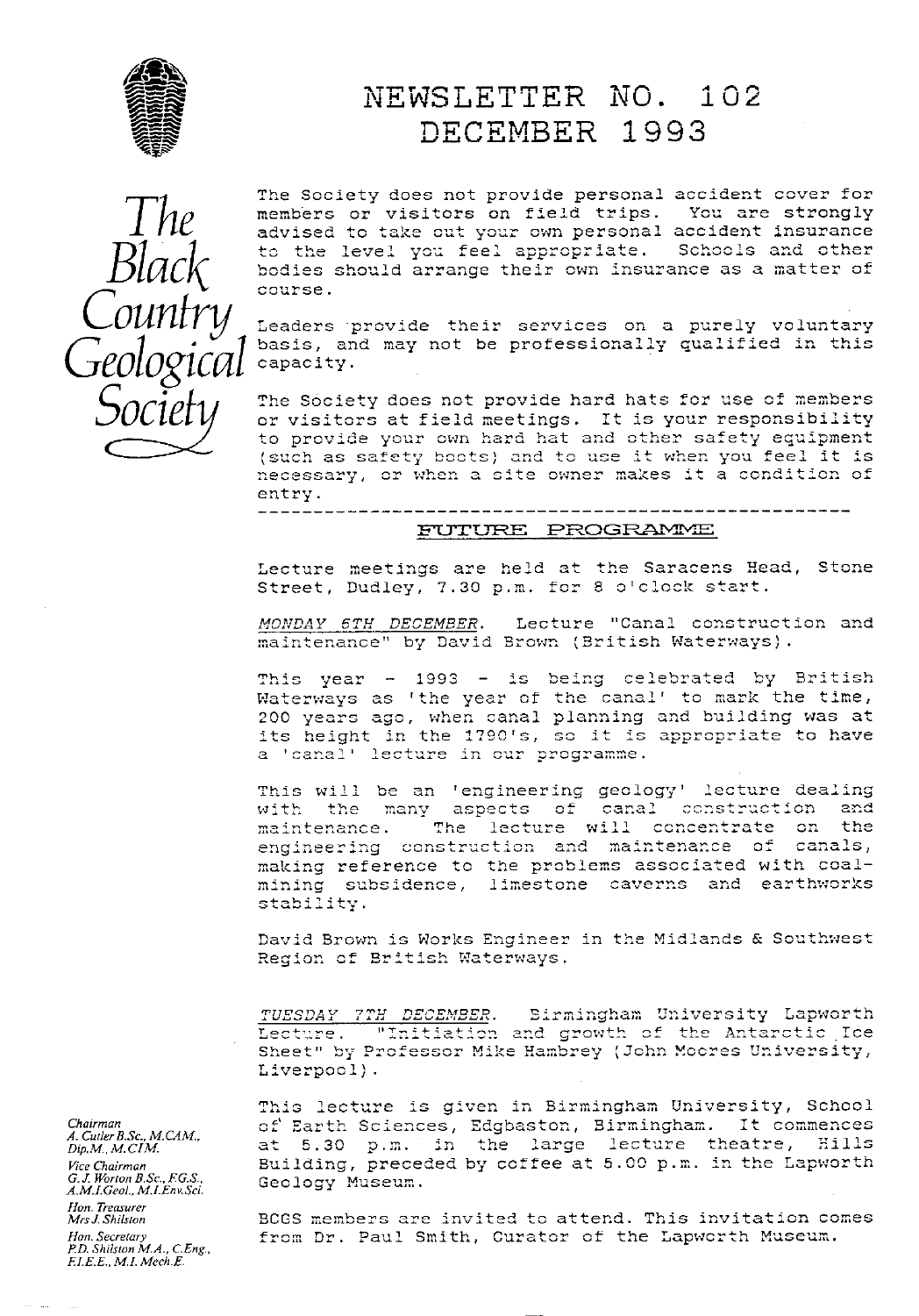MONDAY 17TH JANUARY 1994. Lecture "Black Country Building Stones" by Keith Hodgkiss.

Keith Hodgkiss will look at the general use of local materials for building purposes and in our area will highlight the use of local Black Country building stones - Dudley Limestone (Silurian), Gornal Sandstone (Carboniferous) and Rowley Rag (igneous). There are several existing<br>buildings of Dudley Limestone, including of course Dudley Castle and<br>Priory, while Gornal Sandstone was widely used for buildings in the area around Gornal. The lecture will describe these and other buildings and their use of local stone.

KEITH HODGKISS is an architect with a keen interest in local history and buildings. He comes from the Black Country and is a past Chairman of the Black Country Society as well as being involved with the Black Country Museum and other local bodies. His interest in building stones led him to study for a post-graduate diploma in Architectural Conservation at Leicester.

SATURDAY 5TH FEBRUARY. Birmingham University Dayschool 10.00 a.m. -<br>5.00 p.m. Fee £13. "Precious and semi-precious stones" by Dr. Rob Ixer. Details and booking: School of Continuing Studies, University of Birmingham, Edgbaston, Birmingham B15 2TT. Phone (021) 414 5606/7/8.

MONDAY 21ST FEBRUARY. 7.45 p.m. ANNUAL GENERAL MEETING (see notice in this newsletter). All posts of officials and committee members are up for annual election) Any nominations for election should be given to the secretary, or can be declared at the AGM.

Followed by a talk "The Himalayas - a Trekker's Traveloque" by David Gossage.

DAVID GOSSAGE writes: "The Himalayas are a major physiographic and<br>structural feature of the Earth's surface, extending 2500km from<br>Kashmir to the border of Burma, with fourteen summits higher than 8000m. The geology is dominated by Alpine-type nappes, greatly complicated by metamorphism and igneous intrusions. My talk is illustrated by slides from two treks in which I took part: Langtang in 1988 and Rolwaling in 1992."

SATURDAY 26TH FEBRUARY Sirmingham University Dayschool 10.00 a.m. -5.00 p.m. Fee £13. "Fossil Fish" by Dr. Paul Smith & Dr. Alan Thomas. Details and booking : As for Dayschool on 5th February.

MONDAY 14TH MARCH Lecture: "The Aeolian Islands - a dying volcanic arc in the Tyrrhenian Sea" by Michael Bamlett (University of London).

The Aeolian Islands lie off the coast of Sicily. As well as being a super place for a holiday, they are in an active volcanic area, with nearby Mount Etna often in the news for its eruptions. At least two of the islands - Vulcano and Stromboli - are currently active. The latter is the type-locality of 'Strombolian type' volcanoes world-wide to indicate volcanoes which erupt continuously rather than with intermittent violent explosions.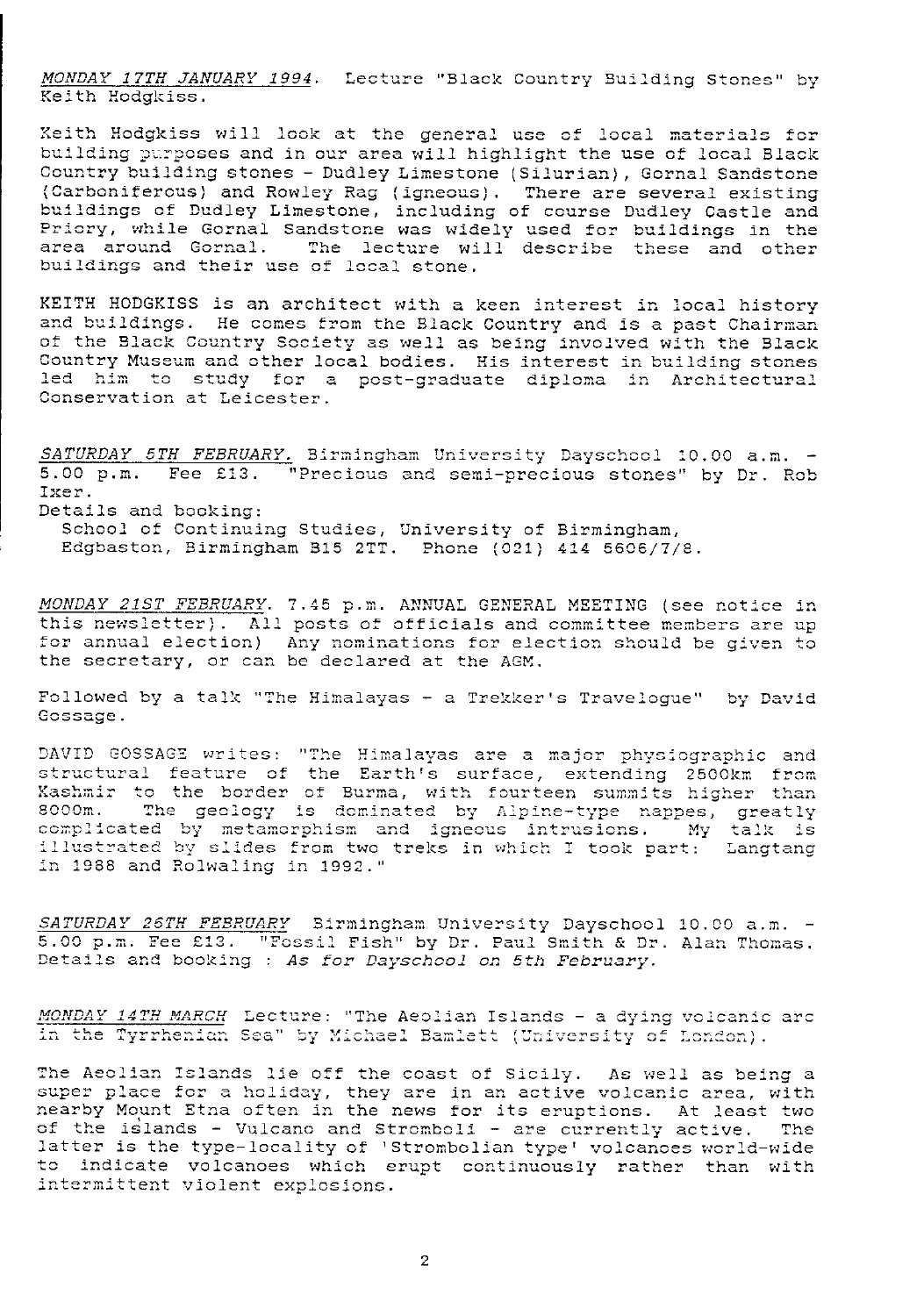While Etna continues to be active and is probably increasing, there is some evidence that the Aeolian Islands are in a declining phase. The lecture will describe the islands and their environment, and link their activity to that of Etna and other vulcanicity in southern Italy. MIKE BAMLETT is Head of Geology, Birkbeck College, University of London. MONDAY 18TH APRIL Lecture "The contribution of groundwater to water supply in the Severn Trent catchment" by R.I. Rodgers (Groundwater Planner. Severn Trent Water). SUNDAY 8TH MAY Field meeting: "Slip sliding away and a subterranean experience". Leaders: Dr. J. Cripps and Dr. P.R. Ineson (Sheffield University). This will be a visit to Mam Tor landslip, Castleton, Derbyshire and related sites. SUNDAY 12TH JUNE Field meeting to the Forest of Dean. Leader: Roger Vaughan (Bristol City Museum). MONDAY 20TH JUNE. Lecture: "Australian Journey" by Paul Shilston. SUNDAY 3RD JULY Field Meeting to Derbyshire with a lead-mining theme. Leader: Lynn Willies (Peak District Mining Museum). SATURDAY/SUNDAY 24/25TH SEPTEMBER 1994 DUDLEY ROCK & FOSSIL FAIR - Town Hall & Museum, Dudley. SUNDAY 2ND OCTOBER. Field meeting to the Bridgnorth area. Leader: Dr. David Thompson (Keele University). MONDAY 24TH OCTOBER. Lecture: The Geology of the Isle of Man. By Dr. Trevor Ford (Leicester University). \_\_\_\_\_\_\_\_\_\_\_\_\_\_\_\_\_\_\_\_\_\_\_\_\_\_\_\_\_ EDITORIAL The sartorial elegance of some participants on the Dudley Canal Trip has been described to me. (Congratulations, incidentally, to Judith on nas been described to me. (SSISPRACIACIONS) includes their of selling 100 tickets for the trip.) This newsletter contains a timely updated list of BCGS oports clothing, the purchase of which could simplify your Christmas s prices, ease the financial burden of Christmas. Since the response to my last plea was something less than magnificent perhaps your New Year's Resolution might be to offer to write a report of one of our meetings for the newsletter.

Thank you to the many who have contributed, and best wishes to all for the coming festivities.

See you in the New Year!

#### REPORTS

Sunday 26th September - Visit to Griff Quarry and Judkin's Quarry near Nuneaton. Leader John Crossling of Warwickshire Museum

In this cold and overcast Sunday morning 15 or so members of the Society and myself gathered at Griff Quarry.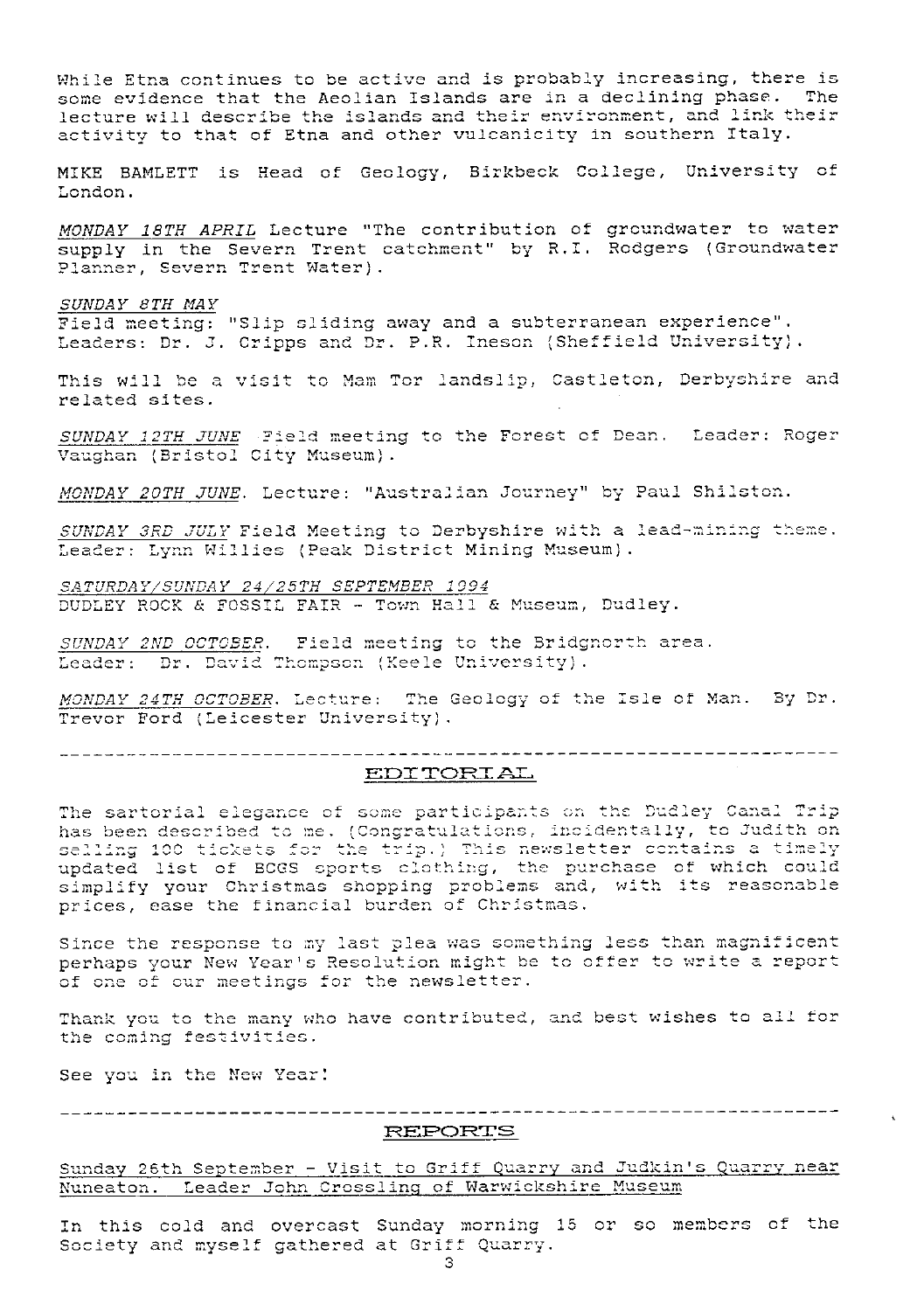The main geological feature in the quarry was a sill dipping towards the south west. The sill varied in its vertical thickness compositionally, with the upper mos t layers containing mostly feldspars f hornblende. whilst the lower layers were composed mainly of hornblende.

The sill is Ordovician in age and is surrounded by Cambrian shales above and below it, into which it was intruded.

In the main sill there were some small dykes composed of aplite. In In the main sill there were some small dykes composed of apitte. In<br>one part of the quarry the Cambrian shales were intensely contorted which was probably due to earth tremors at the time it was deposited rather than being associated with the intrusion.

The contact between the shales and the sill is very sharp which was The contact between the shales and the sill is very s<br>surprising considering the size of the sill, 30m or so.

Immediately on top of the intrusion were Carboniferous coal measures The contact between the shales and the sill is very sharp which was<br>surprising considering the size of the sill, 30m or so.<br>Immediately on top of the intrusion were Carboniferous coal measures<br>which included some plant fos quarry a small exposure of red sandstone occurs, which may be in situ Permo-triass.

The site is a proposed SSSI.

#### CRAIG MAXWELL

The afternoon was spent in <u>Judkins Quarr</u>

Here we saw the Caldicott Volcanics, a confusing mixture of spessatite, diorite, crystallithic tuffs, pyroclastic ashes and welded ignimbrites norice, orystallights tails, pyrosiastic ashes and welded ig.<br>he latter showing green and red with smooth glassy surfaces.

the latter showing green and red with smooth gla<br>The contact with the overlying Cambrian Hartshill e contact with the overlying Cambrian Hartshill quartzite is clearly exposed. The volcanics beneath the unconformity appear well weathered,<br>perhaps reflecting their period of weathering at the surface. The the contact with the overli<sub>fting</sub> cambrian narteniit quartite is clearly<br>sposed. The volcanics beneath the unconformity appear well weathered,<br>erhaps reflecting their period of weathering at the surface. The unconformity is irregular and above it the quatzite includes some large boulders one of which is over a metre in diameter. The quartzite is inkish with clear quartz grains and is very strongly cemented. The difference the difference the district instance some large<br>boulders one of which is over a metre in diameter. The quartzite is<br>pinkish with clear quartz grains and is very strongly cemented. The<br>lowest bed is thick but the shales. They dip with angular discordance from the underlying volcanics.

The quartzites are missing from other faces of the quarry where Triassic sandstones appear to overlie the PreCambrian.

very<br>Very striking was the evidence of Triassic wadis, infilled with very<br>coarse angular material.

John Crossling was concerned by A.R.C.'s planning application to use John Crossling was concerned by A.R.C.'s planning application to use<br>the site for landfill, including the south face where the quartzite is exposed. The company have agreed to leave the top of the quarry unfilled which will leave many features uncovered but the company claims this plan will make the removal of surface water difficult.

KATE ASHCRCFT

#### *Lxploring for Minerals*

On 11th October we enjoyed a lively, informal talk by Dr. Nick Badham, Chief Geologist of RTZ Mining and Exploration Ltd.

L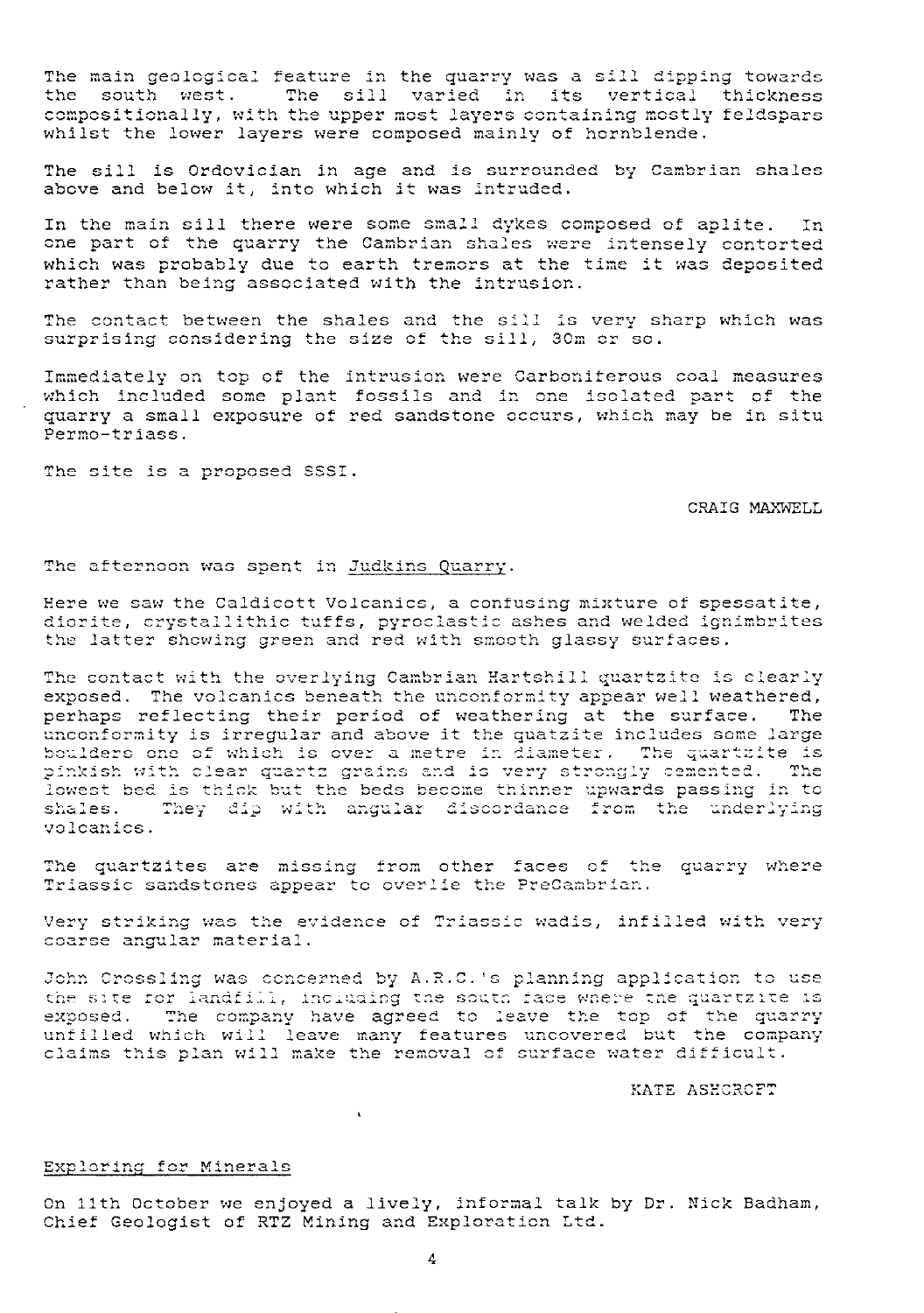In his own world-wide work Nick Badham finds truth in the words of an old time prospector: try new ideas in old places, or old ideas in new places; but avoid old ideas in old places!

A new idea originated from an unsuccessful well drilled alongside a hot water spring in the search for geothermal energy in the USA around 1960. The well first passed through some 30m of silica-enriched rock which also contained sulphur and compounds of mercury and arsenic. Below this came nearly 200m containing significant qualities of silver and gold, followed deeper down by rock enriched in base metals,<br>including lead and zinc. The sequence was seen as being due to precipitation of the various ores as the mineralised water lost heat and pressure on its upward journey to the surface. This realisation led quickly to correlation with already known sequences of minerals in areas where there are no longer any hot springs; and to the establishment of an "epithermal" model which accounts for the hot water genesis of certain spectra, or associations, of minerals. With care the model can be used to recognise prospects for subsurface ore masses which may give no direct evidence of their presence at the surface, e.g. gold below silicates containing mercury and arsenic.

Our speaker showed slides of spectacular geysers in North Island New Zealand where steam and highly corrosive acid gases issue through<br>siliceous surface deposits rich in sulphides (mercury and arsenic<br>again). Associated country rock locally contains 80 parts per million<br>of gold. Commerciall association in the volcanic caldera of Lihir Island off New Ireland in the South Pacific.

Old ideas successful in new places were beautifully illustrated by slides from Masupai Ria, Kalimautau, Central Borneo. Indonesian legislation allows the local people there to mine gold provided that<br>no modern artificial energy sources such as explosives, petrol/diesel<br>motors, steam or electricity are used. Accordingly, picks and shovels, water wheels, man-powered winches and hand-built wooden flumes and shakers are used to produce gold from high-grade ores in quantities which clearly keep hundreds of healthy, good-looking, ingenious local people smiling broadly.

We thank Nick Badham for an exciting and enticing glimpse into a world where fresh ideas and adaptability are the principal ingredients in success.

DAVID GOSSAGE

#### Report of the trip through the Dudley Tunnel, Saturday 30th October

This was probably one of the best attended field trips in the recent history of the Society with 99 people spanning a variety of ages.

We all met at Mad O' Rourke's in Tipton at 2.15 and at 2.30 set off aboard two buses to Parkhead Locks where we boarded two boats (someone will no doubt be able to advise whether these were long or narrow boats - the writer has no idea). "The George" and "The William" are<br>electrically powered boats and, as we were told, are derived from milkfloats, although there wasn't a milk bottle in sight! Regulations dictate that boats travelling through the tunnel must not use combustion engines, hence our milkfloats.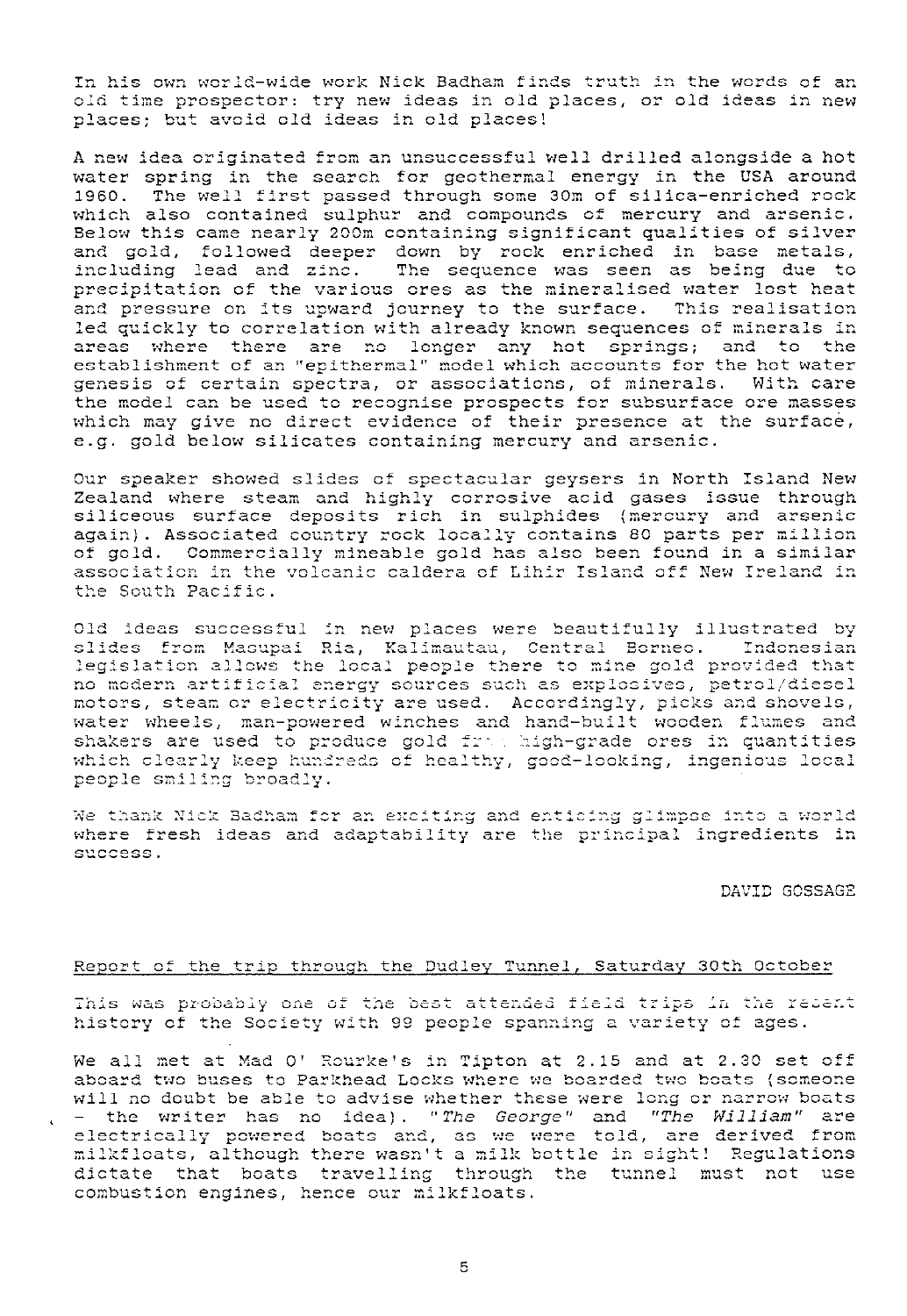We entered the tunnel at about 3.00 p.m. passing the sign at the<br>entrance which informed us that the length is 2888 metres. The boat<br>intered the tunnel by bounging off the bright wolls of the capal - an We entered the tunnel at about 3.00 p.m. passing the sign at the entrance which informed us that the fength is 2000 mettes. The boat<br>entered the tunnel by bouncing off the brick walls of the canal - an<br>inconjust custom for alouing the boate deur 20 they annuaseb the tunnel entered the tunner by bouncing off the brick wairs of the bandi and mouth and not, or so we were told, bad driving. For a tunnel that is 201 years old the brickwork is remarkable with the only signs of wear being the area alongside the boat where the walls have been worn away by the feet of the 'leggers'. These were the folk who made a living by the feet of the 'leggers'. These were the folk who<br>by 'legging' the boats through the tunnel (before mi Ingenious system for slowing of the brick warry opproach the tunnel<br>mouth and not, or so we were told, bad driving. For a tunnel that is<br>201 years old the brickwork is remarkable with the only signs of wear<br>being the area method. In places the brickwork has been worn away due to long poles<br>having been pushed against the bricks in the roof to propel the boat we thear the prate  $\frac{1}{2}$ longside the boat where the walls have been worn away<br>the 'leggers'. These were the folk who made a living<br>ne boats through the tunnel (before milkfloats were<br>eral people volunteered to propel our boat by this<br>les the bric forwards.

The tunnel is mainly brick lined and the monotony of the view was compensated by the splendid commentary given by the boat driver, pilot, compensated by the spiendid commentary given by the boat dirver, priot, and peter smith, who navigator etc., abiy assisted by fuar onficedn and reter omith, who informative handout which we tried to keep dry from the persistent drips from the roof.

The geology we saw included sections of dolerite and Gornal sandstone in the unlined parts of the tunnel and the magnificent limestone in the unlined parts of the tunnel and the magnificent limestone<br>caverns of Castle Hill. In addition there were a few calcite<br>https://www.addition.com/www.addition.com/www.addition.com/www.addition.com/www.addition.com/www 'averns' of tastie "mil." In addition there were a few taitlies.<br>Curtains' on the walls as well as small examples of stalactites. A " curtains' on the walls as well as small examples of stalactites. A<br>slight traffic jam occurred at Castle Mill Basin, which incidentally<br>in a case of the Cast of the controlled by advanced tarberleave colerite a<br>d the mag<br>there we<br>l examples<br>ll Basin,<br>rolled by<br>into the we were informed is a SINC, which was controlled by advanced technology we were informed is a SINC, which was controlled by advanced technology<br>in the form of a two way radio. Once into the limestone caverns, everyone enjoyed the audio-visual displays.

)<br>After leaving the caverns we headed towards Tipton and the promise of After leaving the caverns we headed towards Tipton and the promise of<br>a hot meal with eager anticipation. By this time it was quite dark and two way radio. Unce into the<br>he audio-visual displays.<br>Raverns we headed towards Tiptor<br>er anticipation. By this time is<br>ald. we were all very cold.

Upon arrival at Tipton most of the party proceeded into th<sup>e</sup> Pie Factory for the pre-booked meal, which was splendidly organised and delivered. Many pies were consumed with gusto, Cradley sausages slithered down a treat and delicate lasagnes lingered on the palate. All of this was treat and delicate lasagnes lingered on the palate. All of this was<br>assisted by some wonderful Black Country ales and puddings (mud pies,<br>spotted dick etc.,) were forced upon us but were nevertheless consumed<br>with bravado. assisted by some wonderful Black Country ales and puddings (mud pies,<br>spotted dick etc.,) were forced upon us but were nevertheless consumed with bravado. spotted dick etc.,) were forced upon us but were never<br>with bravado.<br>Our thanks go to Judith and Paul for their meticulous

the whole event. It was an exceptional trip enjoyed by all who sailed. Uudith and Paul for their meticulous organisation of<br>It was an exceptional trip enjoyed by all who sailed. Let's *do* it again

BOB FAIRCLOUGH

#### 

#### CONSERVATION NEWS

Earlier *this* year the second International Earth Science Conservation Earlier this year the second International Earth Science Conservation<br>Conference was held at Great Malvern and the BCGS was very well represented on this international stage. Conference was held at Great Malvern and the BCGS was very we<br>represented on this international stage.<br>There were very important issues discussed, in particular, experienc<br>from countries as diverse as Australia, Hungary, T

here were very important issue rtant issues discussed, in particular, experiences from countries as diverse as Australia, Hungary, Taiwan, Poland, USA, France, India, South Africa, Spain and Romania were described and compared. The need for an Earth Science Conservation International Convention was demonstrated and its format discussed.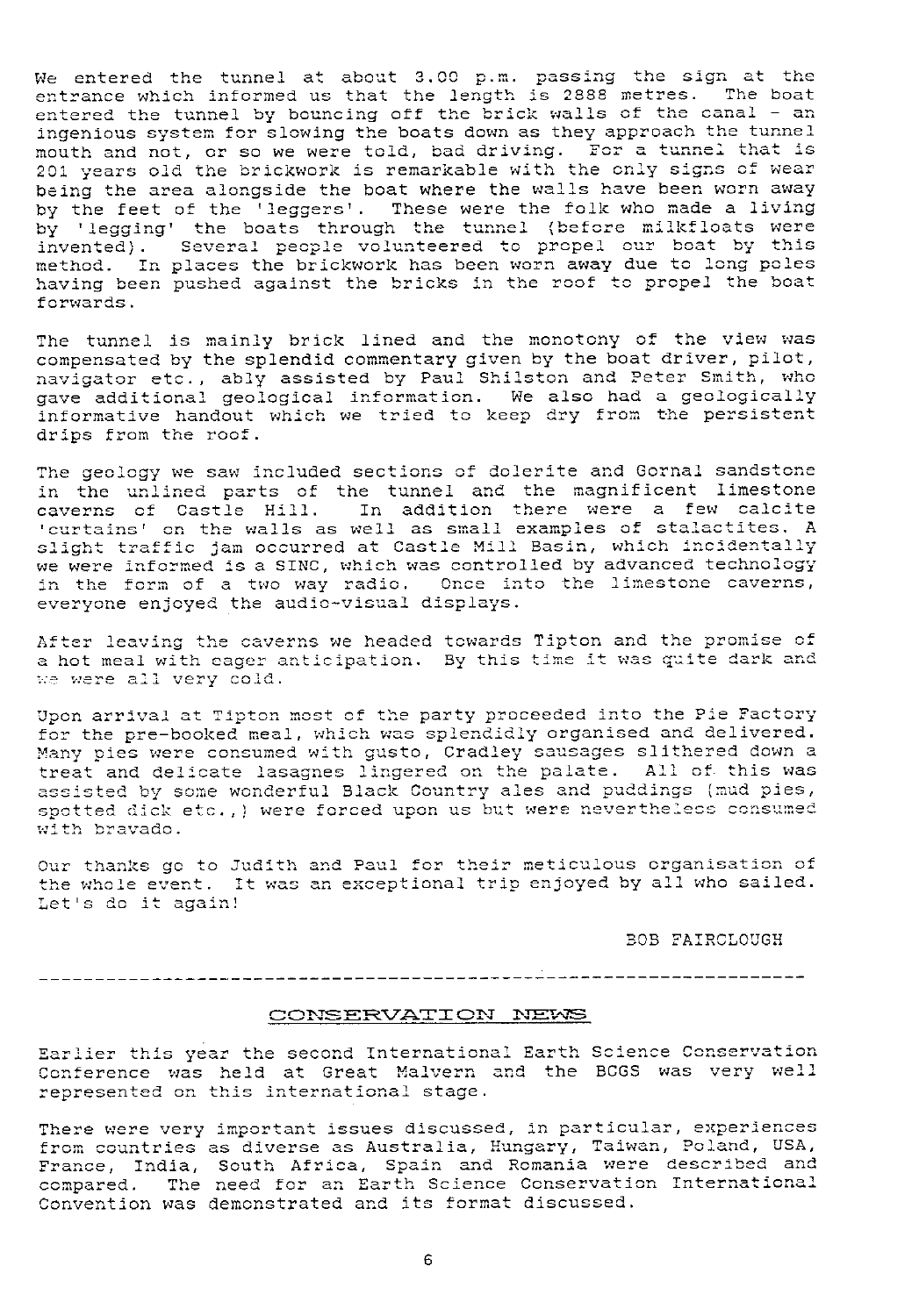Society members presented three papers in succession concerned with BCGS work in the West Midlands and showed how close liaison between amateur and professional public service and private sector has made the best of opportunities in the Black Country. A fourth paper concerned with the particular demands of saving and recording sites in the urban area was given by Colin Prosser of English Nature and served as a fitting introduction to what was essentially a Black Country case study.

Alan Cutler's paper "Local Conservation and the Role of the Regional Geological Society" tackled the question of RIGS (Regionally Important Geological/Geomorphological Sites) or SINCs (Sites of Importance for Nature Conservation) and used BCGS projects to suggest that a joint nature conservation approach may gain more support for conservation and offer real practical advantages over a more restricted, purely geological approach.

Colin Reid's paper "Conservation, Communication and GIS - A Computerised Aid to Site Monitoring" examined critically how effective the policy of "keeping interested parties informed" was in the Dudley Borough and also used BCGS projects to show how communication failure between parties had caused problems and ill feeling among sympathetic peoples and how good communication and goodwill had led to some spectacular examples of good conservation. Colin's paper also demonstrated how GIS (Geographic Information Systems) could be used to act as a watchdog to alert the right people at the right time about any threats to conservation sites from potential development.

Graham Worton's paper "A Man on the Inside - Opportunities for Geological Conservation in Local Engineering Projects" drew on his<br>experience of working on such projects in the UK. Highlighting problems of attitude, short timescales and health and safety Graham argued that site engineers/geologists could take an active role in the conservation effort if encouraged and targeted for education by conservation groups. Through their training, interest in the subject and position, site engineers and geologists offered many often overlooked advantages.

The papers made a very poignant case study of how geological conservation works successfully in the Black Country. This was followed by an afternoon field trip to the Black Country Museum and Dudley Museum which further emphasised our work.

I guess at the end of the day the international delegates had been well saturated with Black Country geological conservation success stories<br>and the BOGS and its efforts are definitely firmly on the world map.

I should note that this was a wonderful apportunity to share common ground and learn and compare methods and positions. If anyone is interested the papers are to be published this winter in the Conference Proceedings.

#### GRAHAM WORTON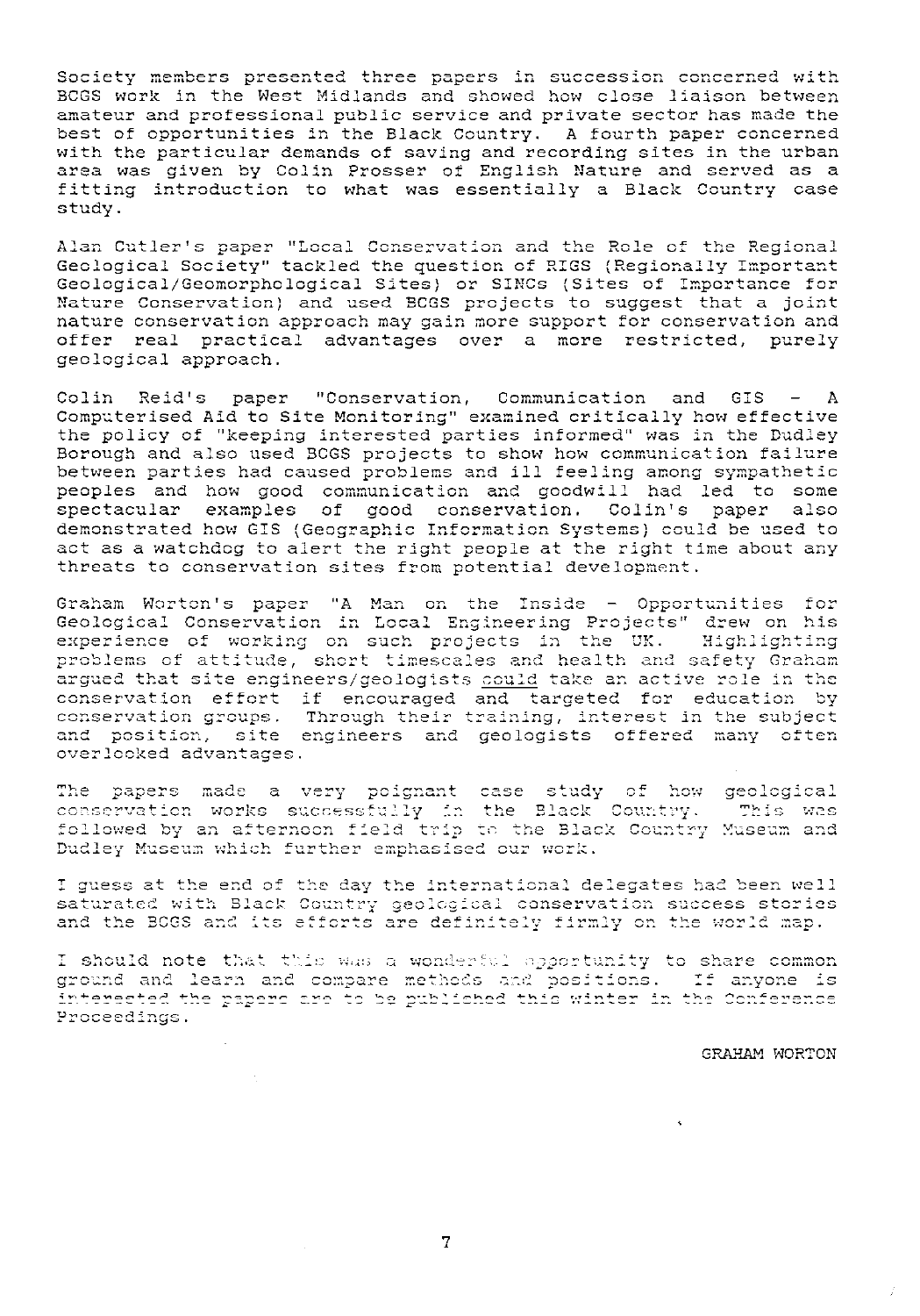#### 1. Welcome to new members

| Brian Gibbons    | $\sim$ $\sim$ $\sim$ $\sim$ | Sedgley                                      |
|------------------|-----------------------------|----------------------------------------------|
| John Kelly       | <b>Contract Contract</b>    | Rochdale/Birmingham University               |
| Joy Duckworth -  |                             | Selly Oak                                    |
| Richard Hunter - |                             | Kings Norton                                 |
| Dr. Paul Smith - |                             | Curator, Lapworth Geology Museum, Birmingham |
|                  |                             | University.                                  |

#### 2. Geology Today

*Geology Today* is a lively geological magazine for amateurs and professionals with a wide range of articles, news and other items.

BUGS members have a 20% discount on the annual subscription to Geology Today, making our subscription for 1994 £22.00. When making or renewing their subscription, members should indicate making or renewing their su<br>that they are BCGS members.

#### 3. Courses

(a) <u>University of Nottingham</u>

Details and booking; Sarah Poyzer, University of Nottingham, Dept of Adult Education. 14 - 22 Shakespeare Street, Nottingham NG1 4JJ. telephone: ( 0602) 483838.

eology study tour - Cyprus. 10-17th April 1994. £350  $\{1\}$ 

(1) decidy stady tour - cyprus. 10-11th April 1994. 2000.<br>(11) Geological weekend - Forest of Dean. 3-5th June 1994. 293 ccorcyrour weekend - rorest or<br>Geology and coastal scenery i  $\tt$  -20th $\;\dot{\;}$  Se £170.

# ension in Eigenberg estative<br>
(b) Mineral Collecting Holidays - Russia 1994

A mineral collecting trip for summer 1994 is being proposed by: C.P. Haldane, 15 Norton Road, Camberley, Surrey, GU15 1SB, b) Mineral Collecting Holidays - Russ.<br>mineral collecting trip for summer 199<br>C.P. Haldane, 15 Norton Road, Camber<br>phone 0276 65675. The trip would last<br>isit the Kola Peninsula and the Ural 6.1. Haldane, 15 Norton Road, Camberley, Surrey, GUIS 18B<br>Sphone 0276 65675. The trip would last for 14 days and would<br>visit the Kola Peninsula and the Ural Mountains as well as visit the Kola Peninsula and the Ural Mountains as wel visit the Koia Peninsula and the Graf Modntains as weil as<br>visiting local museums and collectors. Anyone who is interested should contact Mr. Haldane.

c) The Holiday Fellowship runs special interest holidays geology. Scarborough - 23rd July 1994 led by Paul Wakely.  $\text{Arran}$  - 14th May 1994.  $Array - 16th July 1994.$ Brochure can be obtained from: H.F. Holidays Ltd., Imperial House, Edgware Road, Colindale,<br>London NW9 5AL Tel. Brochure Requests 081 905 9388. S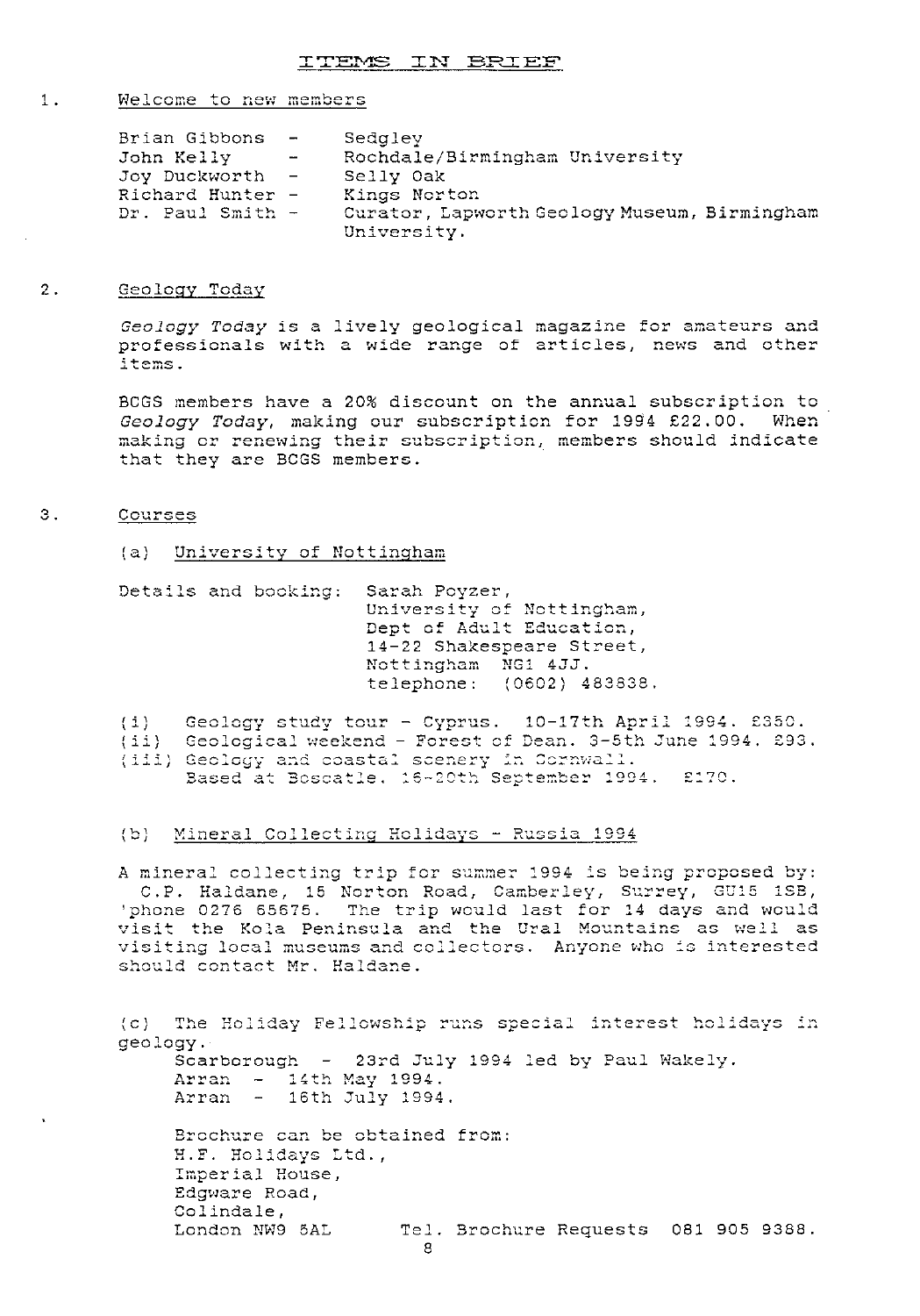#### 4. SWEATSHIRTS, T-SHIRTS and POLO-SHIRTS with the B.C.G.S. Trilobite logo

Sweatshirts and T-shirts are available in navy blue, royal blue, sky blue, bottle green, red, burgundy, black, emerald, yellow, white and grey.

Sizes are small, medium, large and extra-larg e.

Polo-shirts (short sleeved) – smal<mark>,</mark>, medium, large and extra-<br>large available in black, white, navy, bottle green, red and royal blue.

Logo is available in black, white or gold

Sweatshirts £9<br>T-shirts £5 T-shirts (short sleeves)<br>Polo-shirts £9 Polo-shirts

.<br>Telephone with order to Chris Jowitt. 021 436 6681.

Kate Ashcroft 48 Worcester Lane Sutton Coldfield B75 5M

Tel: 021 308 6783 V2: 021 459 3603

#### Editor Secretary

Paul Shilston 16 St. Nicolas Gardens re st. Nicol<br>Kings Norton Birmingham *.:J 38* 8 *rY*